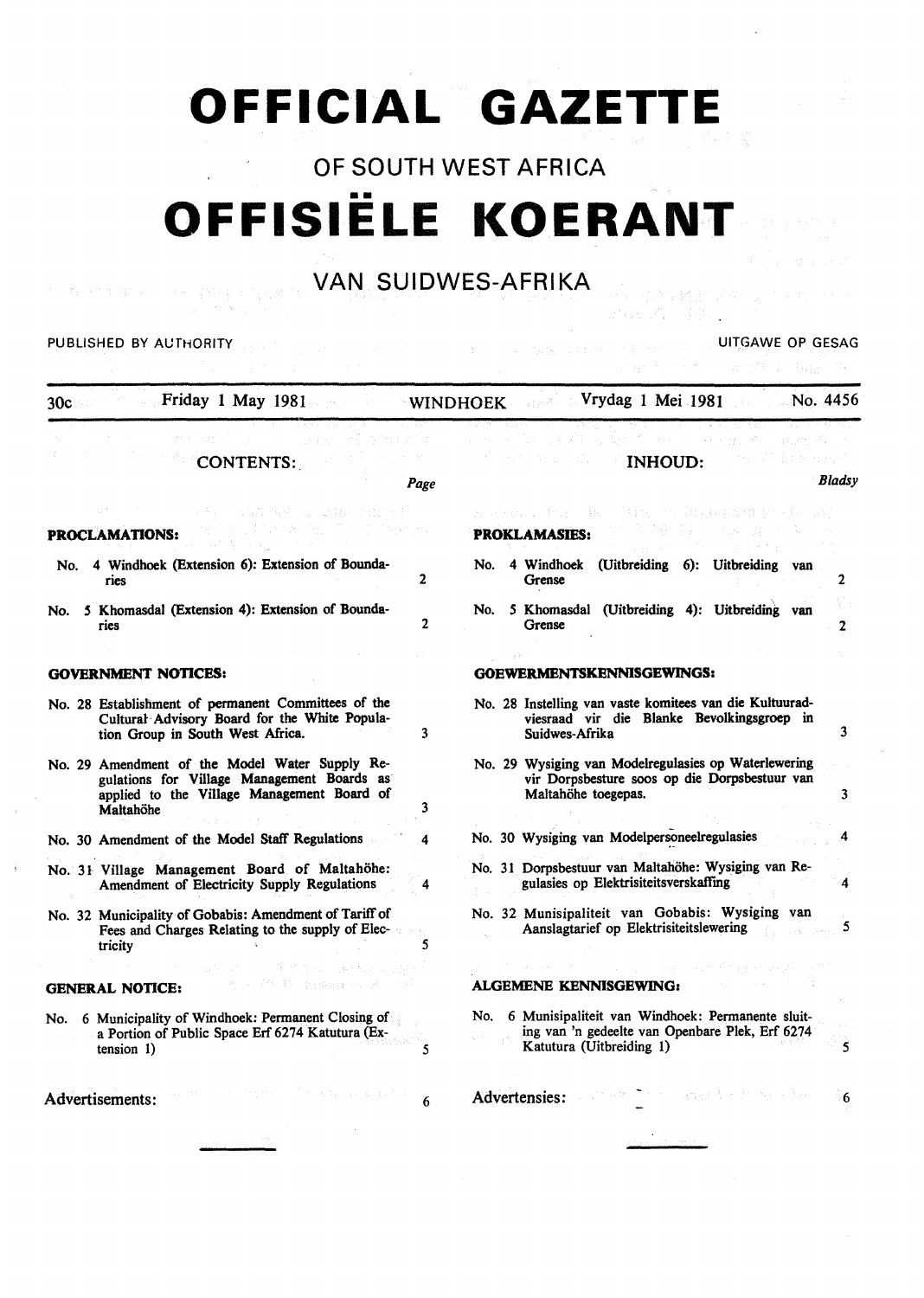### PROCLAMATION

by the

#### EXECUTIVE COMMITTEE OF THE WHITES

#### No. 4 of 1981

#### WINDHOEK (EXTENSION 6): EXTENSION OF BOUNDARIES

Under section 29(1) of the Townships and Division of Land Ordinance, 1963 (Ordinance 11 of 1963), the Executive Committee of the Whites hereby extends the boundaries of the township of Windhoek (Extension 6) to include Portions 81, 161, 194 to 202 and remainder of Portion 36 (portions of Portion B) of Windhoek Town and Townlands 31, situated in Registration Division K.

The above-mentioned properties are now known as erven 6416 (street), 6417, 6418, 6419,(street), 6420 to 6423 and 6589 to 6592, Windhoek (Extension 6).

gázho do ji conando PA

A. H. DU PLESSIS

**Chairman Windhoek**, 10 April 1981

*By order of the Executive Committee of the Whites* 

 $\begin{array}{lll} \text{lower number of vertical regions} \\ \text{N=100 cm} \\ \text{No. 5 of 1981} \end{array} \begin{array}{lll} \text{lower number of vertical regions} \\ \text{lower number of vertical regions} \\ \text{lower number of vertical regions} \end{array}$ istnativič albumov 4 ⇔ev lež spričaveni žý i

#### KHOMASDAL (EXTENSION 4): EXTENSION OF BOUNDARIES

Under section 29(1) of the Townships and Division of Land Ordinance, 1963 (Ordinance 11 of 1963), the Executive Committee of the Whites hereby extends the boundaries of the township of Khomasdal (Extension 4) to include Portions 192 and 193 (portions of Portion B) of Windhoek Town and Townlands 31, situated in Registration Division K.

The abovementioned properties are now known as erven 2267 and 2268, Khomasdal (Extension 4).

v dřevnou velk A. H. DU PLESSIS *Chairman* Windhoek, 10 April 1981

*By order of the Executive Committee of the Whites* 

# PROKLAMASIE

van die

UITVOERENDE KOMITEE VAN DIE BLANKES

#### No. 4 van 1981

#### WINDHOEK (UITBREIDING 6): UITBREIDING VAN GRENSE

Kragtens artikel 29(1) van die Ordonnansie op Dorpe- en Grondverdeling 1963 (Ordonnansie 11 van 1963) brei die Uitvoerende Komitee van die Blankes hierby die grense van die dorp Windhoek (Uitbreiding 6) uit om Gedeeltes 81, 161, 194 tot 202 en restant van Gedeelte 36 (gedeeltes van Gedeelte B) van Windhoekdorp en -dorpsgrond 31, geleë in Registrasie-afdeling K, in te sluit.

Bogenoemde eiendomme staan nou as erwe 6416 (straat) 6417, 6418, 6419 (straat), 6420, tot 6423 en 6589 tot 6592, Windhoek (Uitbreiding 6) bekend.

A. H. DU PLESSIS

*Voorsitter* **Windhoek**, 10 April 1981

*Op las van die Uitvoerende Komitee van die Blankes*  **DESTINY TWING ASTRICIO** 

No. 3 van 1981 <del>- Die Steeg I</del>, maardelidsbi<sup>n</sup> is 1988<br>- Speel sid<sup>ige</sup> in 2015 - Reachen leadsbin<br>- **No. 5 van 1981** - Wall and the New Steege Steep

#### KHOMASDAL (UITBREIDING 4): UITBREIDING VAN GRENSE a Karl II

Kragtens artikel29(1) van die Ordonnansie op Dorpe en Grondverdeling 1963 (Ordonnansie 11 van 1963) brei die Uitvoerende Komitee van die Blankes hierby die grense van die dorp Khomasdal (Uitbreiding 4) uit om Gedeeltes 192 en 193 (gedeeltes van Gedeelte B) van Windhoek-dorp en -dorpsgrond 31, gelee in Registrasie-afdeling K, in te sluit.

Bogenoemde eiendomme staan nou as erwe 2267 en 2268, Khomasdal (Uitbreiding 4) bekend.

A. H. DU PLESSIS 65 M *Voorsitter* **Windhoek.** 10 April 1981

*Op las van die Uitvoerende Komitee van die Blankes*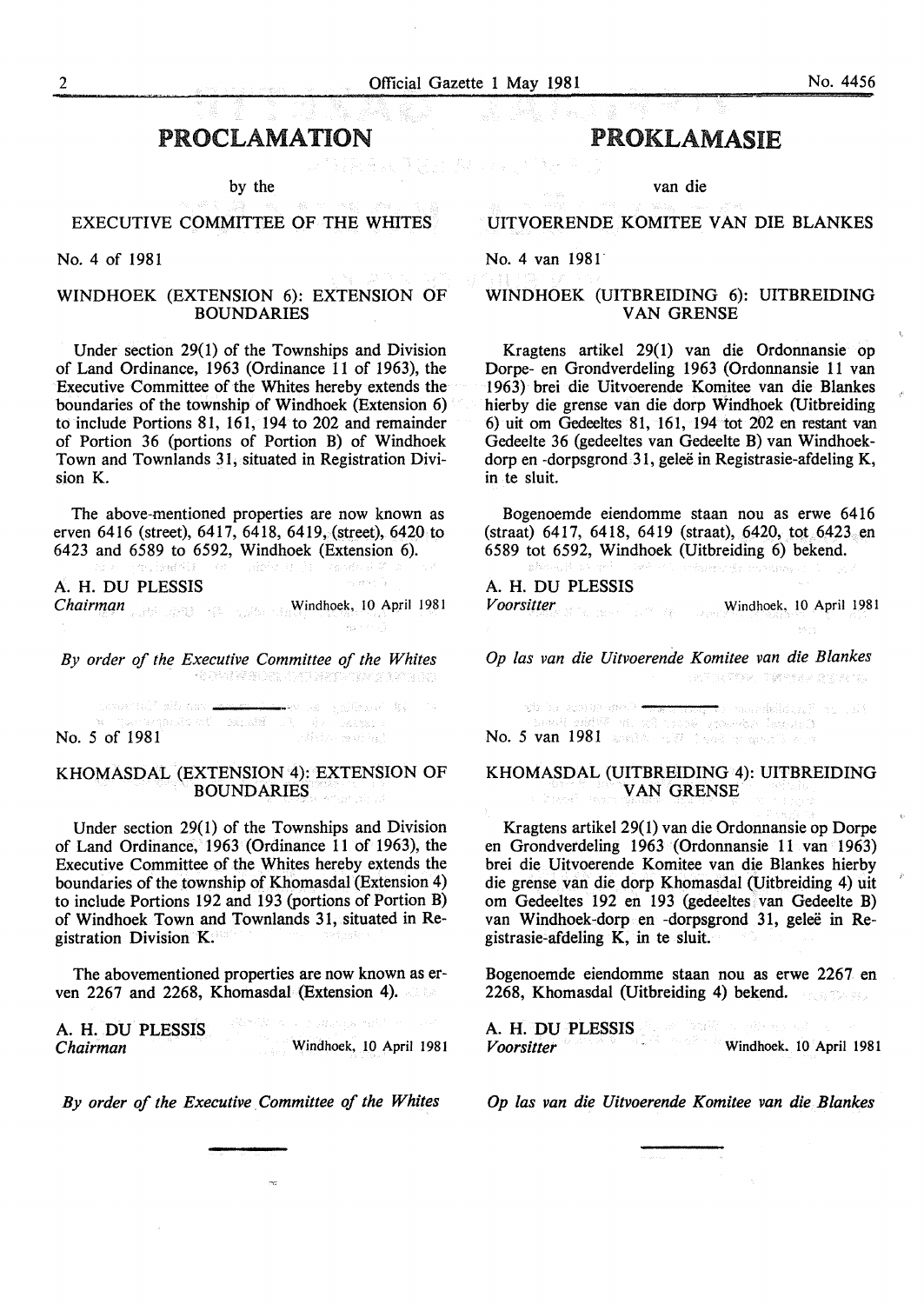# Government Notice

*The following Government Notices are published for general information.* 

> A. F. van R. MOUTON *Secretary: Administration for Whites*

**No. 28** 1 May 1981

ESTABLISHMENT OF PERMANENT COMMIT-TEES OF THE CULTURAL ADVISORY BOARD FOR THE WHITE POPULATION GROUP IN SOUTH WEST AFRICA

In terms of subsection  $(6)$  of section 8 of the Cultural Promotion Ordinance, 1980 (Ordinance 9 of 1980), it is hereby made known that the Executive Committee of the Whites has established the following permanent committees under subsection (1) of the said section 8:

Plastic, Musical and Literary Arts Committee Human and Natural Sciences Committee Family Education and Homemaking Committee Youth Affairs Committee.

No. 29 1 May 1981

#### AMENDMENT OF THE MODEL WATER SUPPLY REGULATIONS FOR VILLAGE MANAGEMENT BOARDS AS APPLIED TO THE VILLAGE MANAGEMENT BOARD OF MALTAHÖHE

The Executive Committee of the Whites has under section 14(2) of the Village Management Boards Ordinance, 1963 (Ordinance 14 of 1963), approved the regulations set out in the Schedule and made by the Village Management Board of Maltahohe to effect a further amendment to the Model Water Supply Regula- . tions for Village Management Boards, promulgated by Government Notice 47 of 1 April 1965 and amended by Government Notices 57 of 1968 and 80 of 1972, and, in respect of the said Village Management Board, applied by Government Notice 160 of 1 September 1966 and amended by Government Notices 63 of 1971, 149 of 1972, 174 of 1974,7 and 193 of 1976, 151 of 1977 and 89 of 1978.

# SCHEDULE **SCHEDULE**

(STP)( THE )

at a style free

(链 章楚刘国武队、准定、国际宣传、党为案件

1. Regulation 9 is hereby amended by the insertion in subregulation (1) after the words "water supplied" of the expression, "or payable in respect of basic charges,".

## Goewermentskennisgewings

Die volgende Goewermentskennisgewings word vir algemene inligting gepubliseer.

#### **A. F. van R. MOUTON**  $\left(\begin{smallmatrix} f & & & \\ & \ddots & & \\ & & \ddots & \\ & & & \end{smallmatrix}\right) \left(\begin{smallmatrix} f_1 & & & \\ & f_2 & & \\ & \ddots & & \\ & & & \end{smallmatrix}\right)$ *Sekretaris: Administrasie vir Blankes*

**No. 28 1 Mei 1981** 

#### INSTELLING VAN VASTE KOMITEES VAN DIE KULTUURADVIESRAAD VIR DIE BLANKE BE-VOLKINGSGROEP IN SUIDWES-AFRIKA

in angkal

Ingevolge subartikel (6) van artikel 8 van die Ordonnansie op Kultuurbevordering, 1980 (Ordonnansie 9 van 1980), word dit hierby bekend gemaak dat die Uitvoerende Komitee van die Blankes die volgende vaste komitees kragtens subartikel (1) van genoemde artikel 8 ingestel het: Southware and a specification and

Komitee vir Beeldende-, Toon- en Woordkuns Komitee vir Geestes- en Natuurwentenskappe Komitee vir Gesinsopvoeding en Tuisteskepping Komitee vir Jeugaangeleenthede

 $\epsilon_{\rm eff}$  .

thater andess

 $\langle \cdot, \cdot \rangle$  ,  $\langle \cdot, \cdot \rangle$ 第一章

 $\rightarrow$  -eq. (  $\sqrt{C_{F}}$ 

No. 29 1 Mei 1981

#### WYSIGING VAN DIE MODELREGULASIES OP WATERLEWERING VIR DORPSBESTURE SOOS OP DIE DORPSBESTUUR VAN MALTAHÖHE TOEGEPAS

Die Uitvoerende Komitee van die Blankes bet kragtens artikel 14(2) van die Ordonnansie op Dorpsbesture 1963 (Ordonnansie 14 van 1963) die regulasies goedgekeur wat in die Bylae vervat en deur die Dorpsbestuur van Maltahohe gemaak is om 'n verdere wysiging teweeg te bring van die Modelregulasies op Waterlewering vir Dorpsbesture, afgekondig by Goewermentskennisgewing 47 van 1 April 1965 en gewysig by Goewermentskennisgewings 57 van 1968 en 80 van 1972, en, ten opsigte van genoemde Dorpsbestuur, teogepas by Goewermentskennisgewing 160 van 1 September 1966 en gewysig by Goewermentskennisgewings 63 van 1971, 149 van 1972, 174 van 1974,7 en 193 van 1976, 151 van 1977 en .89 van 1978.

#### BYLAE

1. Regulasie 9 word hierby gewysig deur in subregulasie (1) na die woorde "water gelewer" die uitdrukking, "of wat ten opsigte van basiese vorderings betaal word," in te voeg.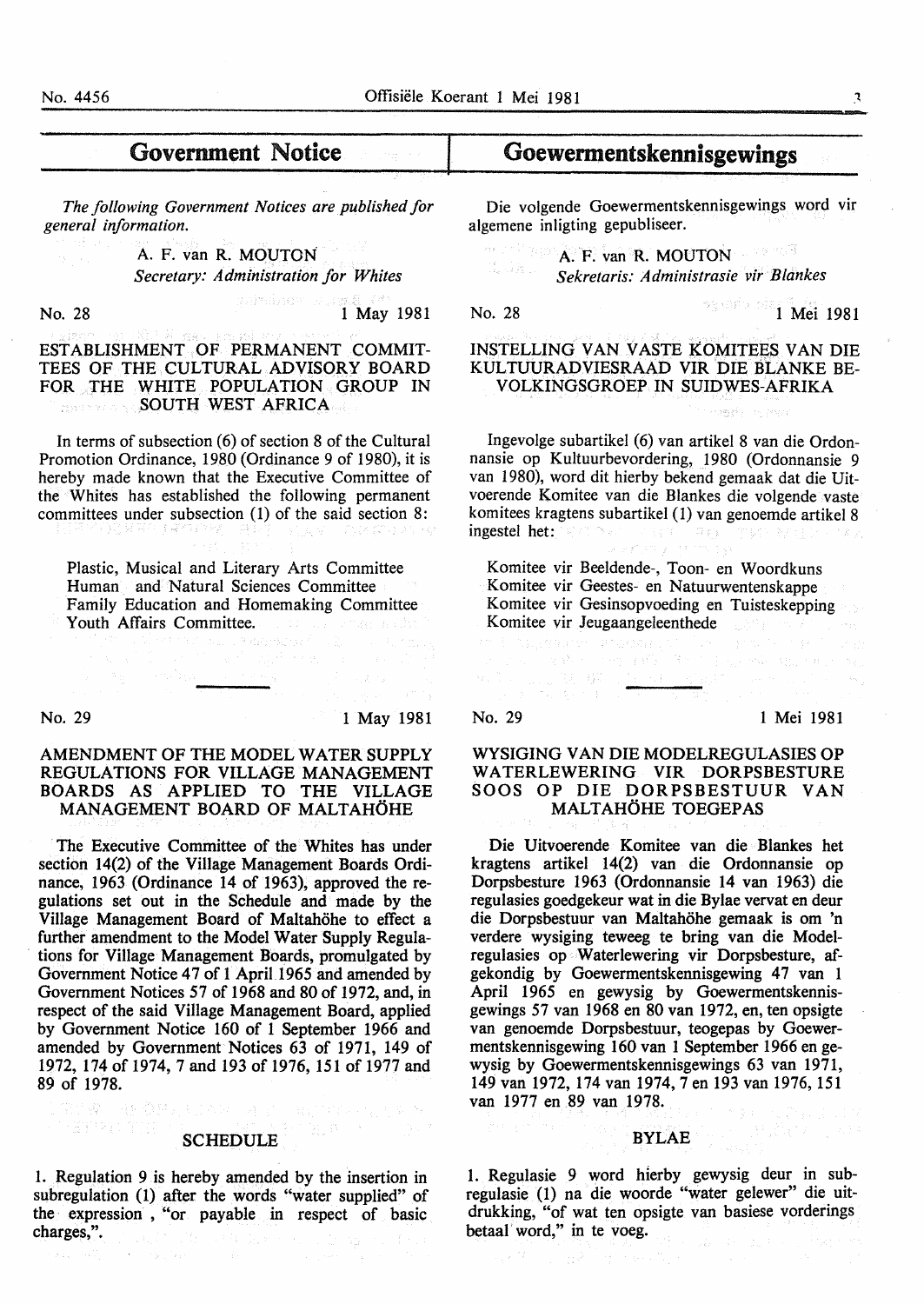2. Schedule B is hereby amended by the substitution for tariff 1 of the following tariff:

"1. (a) Supply of water:

For every kl water or part thereof supplied in a month ........................................ R0,30

(b) Basic charge:

A basic charge of R3,00 in respect of every premises in the board area shall be payable monthly by the consumer concerned or, if water is not supplied to the premises, by the owner thereof.".

No. 30

#### 1 May 1981

### AMENDMENT OF THE MODEL STAFF REGULATIONS

 $21\times 10^{11}$  ,  $\lambda_{\rm{max}}$ 

The Executive Committee of the Whites has under section 244 of the Municipal Ordinance, 1963 (Ordinance 13 of 1963), made the following regulation to amend the Model Staff Regulations, promulgated by Government Notice 119 of 2 October 1969 and amended by Government Notices 10 of 1970, 38 and 162 of 1971, 225 of 1973, 128 of 1977 and 128 of 1980:

Regulation 21 is hereby amended by the substitution for the second proviso to paragraph (c) of subregulation (1) of the following proviso:

"(ii) cumulative sick leave with full pay shall not be taken before all ordinary sick leave with full pay to the credit of the employee concerned in the particular cycle has been utilised in full by him and cumulative sick leave with half pay shall not be taken before all ordinary sick leave with half pay to the credit of the employee concerned in the particular cycle has been utilised

a shekara wa wakazi wa 1999 ya 2009 - Wa

 $\displaystyle \lim_{n\to\infty} \displaystyle \frac{\sin$  full by  $\displaystyle \lim_{n\to\infty}$ . and construct on the photon and<br>the skelphon spaces  $\geq -\gamma\eta$  , when  $\gamma$  and the construction<br>the state of the will be constructed and the same photon

m afir i tema<del>nj</del>

# No. 31 1 May 1981

<del>. - b</del>al sa marakene

#### VILLAGE MANAGEMENT BOARD OF MALTAHOHE: AMENDMENT OF ELECTRICITY SUPPLY REGULATIONS

The Executive Committee of the Whites has under section 14(2) of the Village Manage Boards Ordinance, 1963 (Ordinance 14 of 1963), approved the following regulation made by the Village Management Board of Maltahohe to amend the Electricity Supply Regula2. Bylaag B word hierby gewysig deur tarief 1 deur die volgende tarief te vervang:

"l. (a) Lewering van water:

Vir elke kl water of gedeelte daarvan in 'n maand gelewer .................................R0,30

(b) Basiese vordering:

'n Basiese vordering van R3,00 ten opsigte van elke perseel in die bestuursgebied is maandeliks betaalbaar deur die betrokke verbruiker of, indien water nie aan die perseel gelewer word nie, deur die eienaar daarvan."

#### No. 30

#### 1 Mei 1981

医正常失真 医无子宫下的

### WYSIGING VAN DIE MODELPERSONEEL-REGULASIES

Die Uitvoerende Komitee van die Blankes bet kragtens- artikel 244 van die Munisipale Ordonnansie 1963 (Ordonnansie 13 van 1963) die volgende regulasie gemaak om die Modelpersoneelregulasies, afgekondig by Goewermentskennisgewing 119 van 2 Oktober 1969 en gewysig by Goewermentskennisgewings 10 van 1970, 38 en 162 van 1971, 225 van 1973, 128 van 1977 en 128 van 1980, te wysig:

Regulasie 21 word hierby gewysig deur die tweede voorbehoudsbepaling by paragraaf (c) van subregulasie ( l) deur die volgende voorbehoudsbepaling te vervang:

"(ii) oploopbare siekteverlof met volle betaling nie geneem word nie alvorens alle gewone siekteverlof met voile betaling tot krediet van die betrokke werknemer in die besondere tydkring ten voile deur hom benut is en oploopbare siekteverlof met halwe betaling nie geneem word nie alvorens aile gewone siekteverlof teen halwe be-Show. taling tot krediet van die betrokke werknemer in die besondere tydkring ten voile deur hom benut is.".  $\mathbf{is}$ .".

varkos broni mes monetá tambié dan súil, movem and the indicator of  $\mathbb{C}$  . On a constant

day - wa William

#### No. 31. 1 Mei 1981

#### DORPSBESTUUR VAN MALTAHÖHE: WYSIG-ING VAN REGULASIES OP ELEKTRISITEITS-VERSKAFFING

Die Uitvoerende Komitee van die Blankes het kragtens artikel 14(2) van die Ordonnansie op Dorpsbesture 1963 (Ordonnansie 14 van 1963) die volgende regulasie goedgekeur wat deur die Dorpsbestuur van Maltahohe gemaak is om die Regulasies op Elektrisi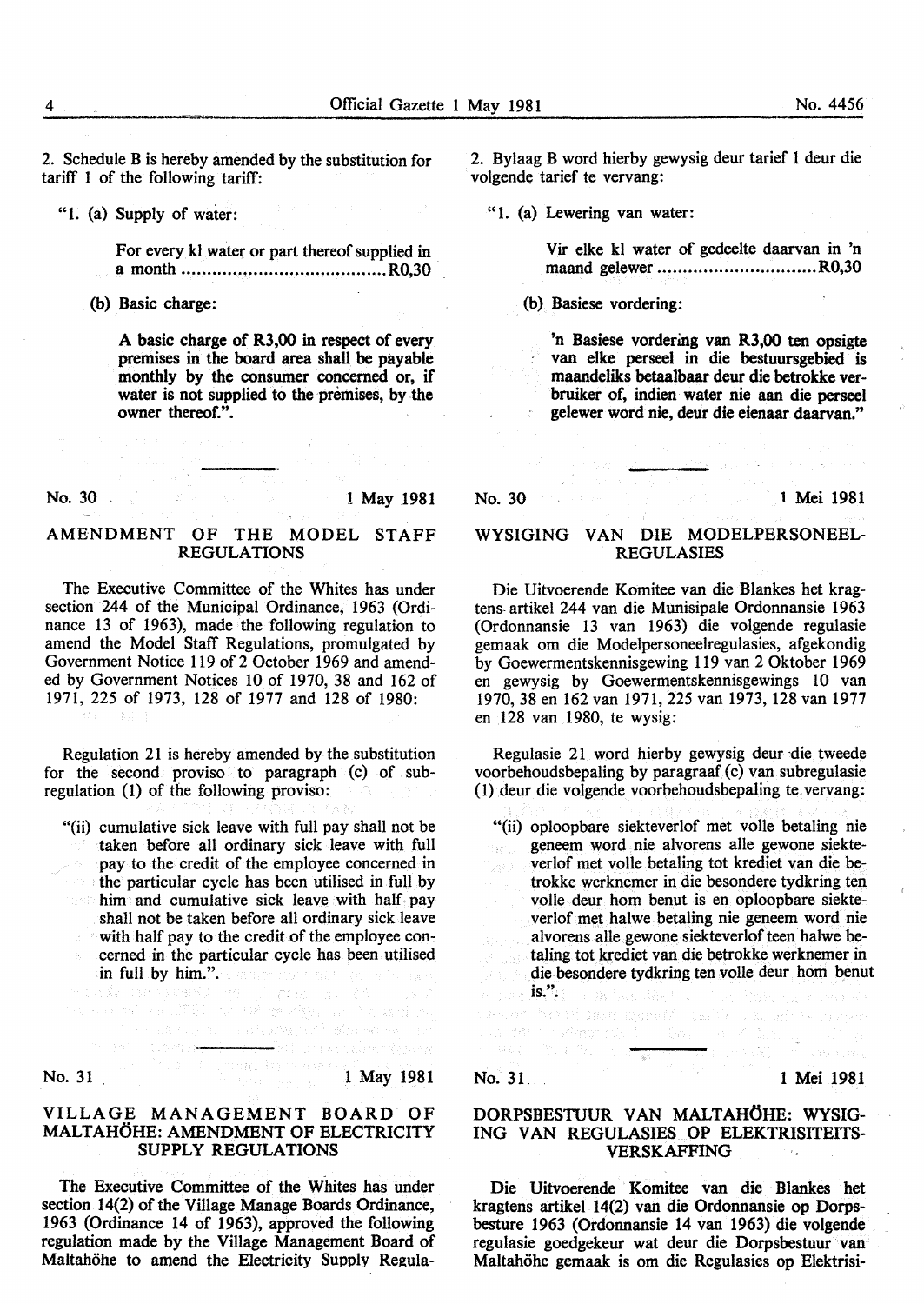tions, promulgated by Government Notice 281 of 8 October 1976 and amended by Government Notices 149 of 1978, 60 and 127 of 1979 and 124 of 1980:

Paragraph *5* of Appendix C is hereby amended by the substitution in subparagraph (a) for the expression "R12,00" of the expression "R14,00''.

No. 32 **l May 1981** 

#### MUNICIPALITY OF GOBABIS: AMENDMENT OF TARIFF OF FEES AND CHARGES RE-LATING-TO THE SUPPLY.OF ELECTRICITY

The Executive Committee of the Whites has under section 243 of the Municipal Ordinance, 1963 (Ordinance 13 of 1963), approved the following regulation made by the Municipality of Gobabis to amend the Tariff of Fees and Charges relating to the Supply of Electricity, promulgated by Government Notice 125 of 1 June 1955, and amended by Government Notices 29 of 1961, 2, 137 and 159 of 1967, 179 of 1973, 155 and 332 of 1975, 21 and 225 of 1976, 60 of 1977, 272 of 1978 and *56* of 1980:

Regulation 5 is hereby amended —

- (a) by the substitution in paragraph (a)(ii) for the ex pression "R0,085" of the expression "R0,09";
- (b) by the substitution in paragraph  $(b)(ii)$  for the expression "R0,085" of the expression "R0,09"; and
- (c) by the deletion of paragraph (c).

i i serie<br>Al Conseil (1998) - Alepter I (1999) - Adelphia<br>Maria (1999) - Al Conseil (1999) - Al Conseil (1999)

teitsverskaffing, afgekondig by Goewermentskennisgewing 281 van 8 Oktober 1976 en gewysig by Goewermentskennisgewings 149 van 1978, 60 en 127 van 1979 en 124 van 1980, te wysig:

Paragraaf *5* van Aanhangsel C word hierby gewysig deur in subparagraaf (a) die uitdrukking "R12,00" deur die uitdrukking "R14,00" te vervang.

No. 32 1 Mei 1981

#### MUNISIPALITEIT VAN GOBABIS: WYSIGING VAN AANSLAGTARIEF OP ELEKTRISI-TEITSLEWERING

Die Uitvoerende Komitee van die Blankes het kragtens artikel 243 van die Munisipale Ordonnansie 1963 (Ordonnansie 13 van 1963) die volgende regulasie goedgekeur wat deur die Munisipaliteit van Gobabis gemaak ·is om die Aanslagtarief op Elektrisiteitslewering, afgekondig by Goewermentskennisgewing 125 van 1 Junie 1955, en gewysig by Goewermentskennisgewings 29 van 1961, 2, 137 en 159 van 1967, 179 van 1973, 155 en 332 van 1975, 21 en 225 van 1976, 60 van 1977, 272 van 1978 en 56 van 1980, te wysig:

Regulasie 5 word hierby gewysig -

- (a) deur in paragraaf (a)(ii) die uitdrukking "R0,085" deur die uitdrukking "R0,09" te vervang;
- (b) deur in paragraaf (b)(ii) die uitdrukking"R0,085" deur die uitdrukking "R0,09" te vervang; en
- (c) deur paragraaf (c) te skrap.

# **General Notice**

No. 6 of 1981

a conservation made.

#### MUNICIPALITY OF WINDHOEK

#### PERMANENT CLOSING OF A PORTION OF PUBLIC SPACE, ERF 6274 KATUTURA (EX-TENSION 1)

Notice is hereby given in terms of section I83(1)(b)(ii) of the Municipal Ordinance 1963(0rdinance 13 of 1963) as amended, that the Municipality of Windhoek proposes to close permanently the undermentioned portions as indicated on plan P/1137/A which lies for inspection during office hours at the office ·of the Town Planner, Room 712, Municipal Offices, Kaiser Street:

# **Algemene Kennisgewing**

 $\label{eq:1.1} \langle \psi_{\alpha} \rangle \approx 10^{10} \times 10^{-2} \, \mathrm{M_{\odot}} \cdot \mathrm{M_{\odot}} \cdot \mathrm{M_{\odot}} \cdot \mathrm{M_{\odot}} \cdot \frac{1}{\mathrm{M_{\odot}}}\cdot \frac{1}{\mathrm{M_{\odot}}}\cdot \frac{1}{\mathrm{M_{\odot}}}\cdot \frac{1}{\mathrm{M_{\odot}}}\cdot \mathrm{M_{\odot}} \cdot \mathrm{M_{\odot}} \cdot \mathrm{M_{\odot}} \cdot \mathrm{M_{\odot}}^{\odot}$ 

No. 6 van 1981

#### MUNISIPALITEIT VAN WINDHOEK

#### PERMANENTE SLUITING VAN 'N GEDEELTE VAN OPENBARE PLEK, ERF 6274 KATUTURA (UITBREIDING 1)

Kennisgewing geskied hiermee ingevolge die bepalings van artikel 183(1)(b)(ii) van die Munisipale Ordonnansie 1963 (Ordonnansie 13 van 1963) soos gewysig, dat die Munisipaliteit van Windhoek voornemes is om die ondergemelde gedeeltes soos aangedui op plan P/1137/A wat gedurende kantoorure in die kantoor van die Stadsbeplanner, Kamer -712, Stadhuis, Kaiserstraat, ter insae lê, permanent te sluit: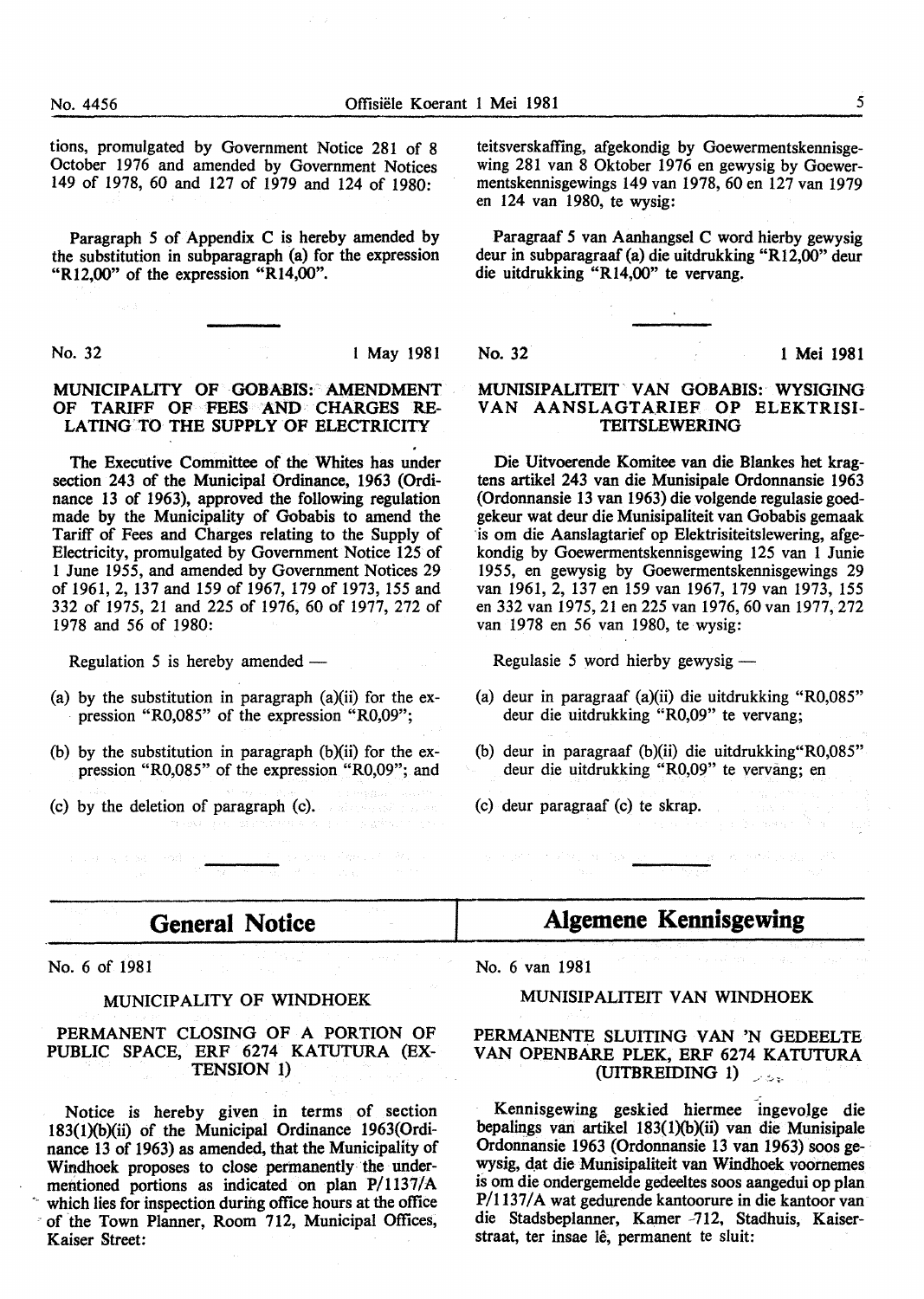a portion of public space, erf 6274 Katutura (Extension 1)

Objections to the proposed closing are to be served on the Executive Committee within thirty days from the date of publication of this notice in terms of section 183(3) of the said Ordinance.

> A. C. ARNOLD *Town Clerk*

En one

'n gedeelte van openbare plek, erf 6274 Katutura (Uitbreiding 1)

Besware teen die voorgenome sluiting met ingevolge artikel 183(3) van bogemelde ordonnansie binne dertig dae na die verskyning van hierdie kennisgewing aan die Uitvoerende Komitee bestel word. x súsilský v a

> A. C. ARNOLD *Stadsklerk*

> > すねずめ

# **Advertisements**

ADVERTISING IN THE OFFICIAL GAZETTE OF SOUTH WEST AFRICA Artes.

1. The *Official Gazette* Extraordinary containing advertisements is published on every Friday of each month; if those days fall on a Public Holiday, the *Official Gazette* is published on the preceding Thursday. Philways Tato With St

2. Advertisements for insertion in the *Official Gazette* should be addressed to the OFFICIAL GAZETTE OFFICE, P.B. 13186, Windhoek, or be delivered to Room 109, Administration Building, Windhoek, in the languages in which they are to be published, not later than 3 p.m. on the NINTH day before the date of publication of the *Official Gazette* in which they are to be inserted.

3. Advertisements are published in the *Official Gazette* for the benefit of the public. Translations if desired, must be furnished by the advertiser or his agent.

4. Only law advertisements are accepted for publication in the *Official Gazette,* and are subject to the approval of the Secretary for South West Africa, who may refuse to accept or may decline further publication of any advertisement.

*5.* The Administration of S.W.A. reserves the right to edit and revise copy and to delete therefrom any superfluous detail.

6. Advertisements should as far as possible be typewritten. Manuscript of advertisements should be written on one side of the paper only, and all proper names plainly inscribed; in the event of .any name being incorrectly printed as a result of indistinct writing, the advertisement can only be republished on payment of the cost of another insertion.

7. No liability is assumed for any delay in publishing a notice or for publishing it on any date other than that stipulated by the advertiser. Similarly no liability is assumed in respect of any editing, revision, omission, typographical errors or errors resulting from faint or indistinct copy.

8. The advertiser will be held liable for all compensation and costs arising from any action which may be instituted against the Administration of S.W.A. as a result of the publication of a notice with or without any omission, errors, lack of clarity or in any form whatsoever.

## **Advertensies**

ADVER TEER IN DIE OFFISIELE KOERANT VAN SUIDWES-AFRIKA  $\mathbb{P} \otimes \mathbb{R}^{\mathcal{N}}$ 16 A

1. Die Buitengewone *Offisiele Koerant* wat advertensies bevat verskyn op elke Vrydag van elke maand; indien 'n Vrydag op 'n Openbare Feesdag val, verskyn die *Offisiele Koerant* op die voorafgaande Donderdag. aster Harry Shin

2. Advertensies wat in die *Offisiele Koerant* geplaas moet word, moet in die taal waarin hulle sal verskyn aan die OFFISIELE KOERANTKANTOOR, P.S. 13186, Windhoek, geadresseer word, of by Kamer 109, Administrasiegebou, Windhoek afgelewer word. nie later nie as 3 nm. op die NEGENDE dag voor die verskyning van die *Offisiele Koerant,* waarin die advertensie geplaas moet word.

3. Advertensies word vir die openbare voordeel in die *Offisiele Koerant* gepubliseer. Vertalings moet deur die Adverteerder of sy agent gelewer word indien verlang.

4. Slegs regsadvertensies word vir publikasie in die *Offisiele Koerant* aangeneem en hulle is onderhewig aan die goedkeuring van die Sekretaris van Suidwes-Afrika, wat die aanneming of verdere publikasie van 'n advertensie mag weier.

*5.* Die Administrasie van S.W.A. behou hom die reg voor om die kopie te redigeer, te hersien en oortollige besonderhede weg te laat.

6. Advertensies moet sover moontlik getik wees. Die manuskrip van advertensies moet slegs op een kant van die papier geskryf word en aile eiename moet duidelik wees. In geval 'n naam weens onduidelike handskrif foutief gedruk word, kan die advertensie slegs dan herdruk word as die koste van 'n nuwe plasing betaal word.

7. Geen aanspreeklikheid word aanvaar vir enige vertraging in die publisering van 'n kennisgewing of vir die publisering daarvan op 'n ander datum as die deur die insender bepaal. Insgelyks word geen aanspreeklikheid aanvaar ten opsigte van enige redigering, hersiening, weglatings, tipografiese foute en foute wat weens dowwe of onduidelike kopie mag ontstaan nie.

8. Die insender word aanspreeklik gehou vir enige skadevergoeding en koste wat voortvloei uit enige aksie wat weens die publisering, hetsy met of sonder enige weglating, foute, onduidelikhede of in watter vorm ook al, van 'n kennisgewing teen die Administrasie van S.W.A. ingestel word.

 $\gamma^{\prime\prime}$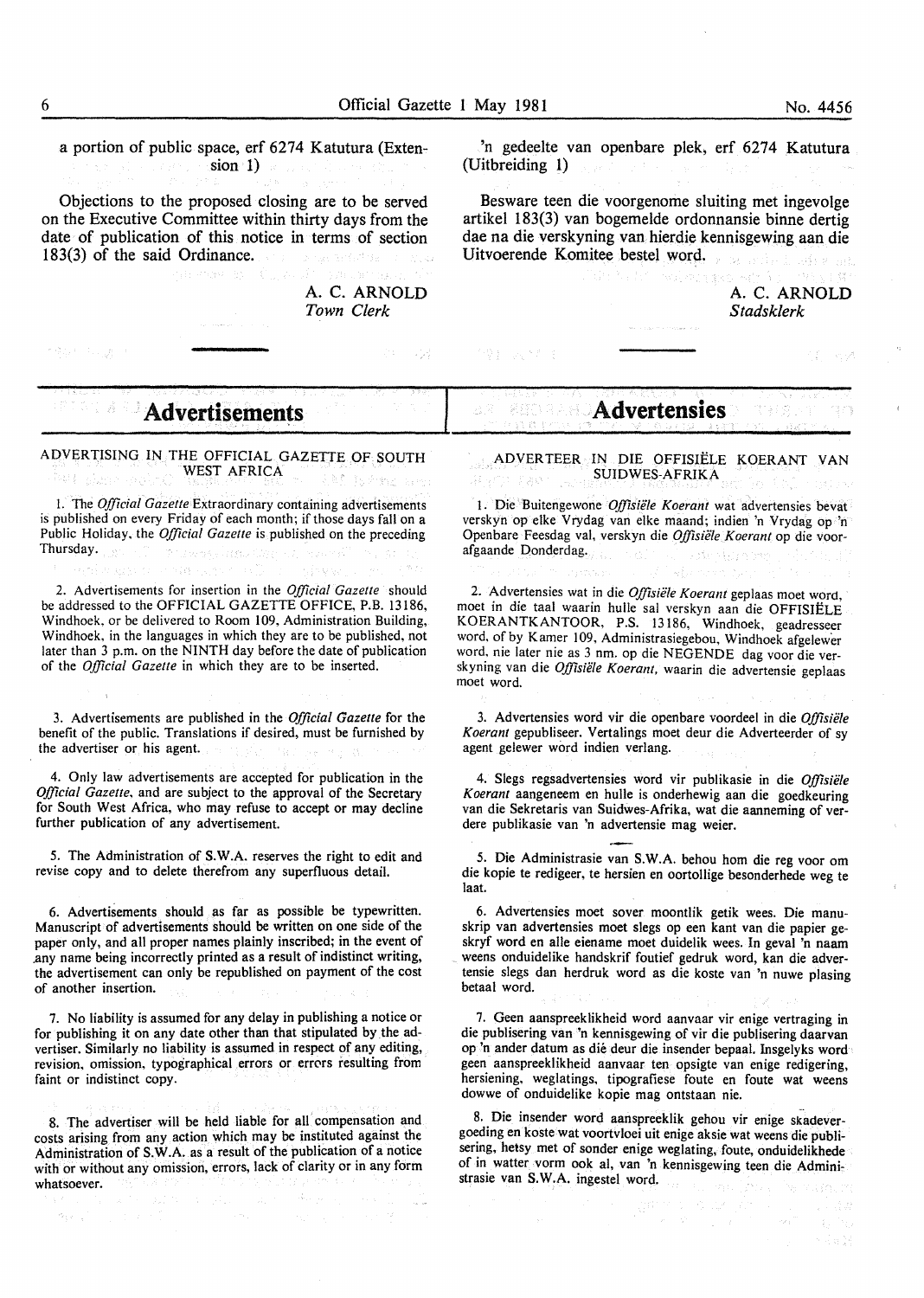9. The subscription for the *Official Gazette* is R12,50 per annum, post free in this Territory and the Republic of South Africa, obtainable from Messrs. The Suidwes-Drukkery Limited, P.O. Box 2196, Windhoek. Postage must be prepaid by overseas subscr! bers. Single copies of the *Official Gazette* may be obtained from The Suidwes-Drukkery, Limited, P. 0. Box 2196, Windhoek, at the price of 30c per copy. Copies are kept in stock for only two years.

I 0. The charge for the insertion of notices is as follows and is payable in the form of cheques, bills, postal or money orders:

11. The charge for the insertion of notices is as follows and is payable in the form of cheques, bills, postal or money orders:

12. The charge for the insertion of advertisements other than the notices mentioned in paragraph 11 is at the rate of  $45^\circ$  c per em double column. (Fractions of a em to be reckoned as a em).

13. No advertisements are inserted unless the charge is prepaid. Cheques, drafts, postal orders or money orders must be made payable to the Secretary for South West Africa.

*Type Charge* 

l. Transfer of business ................................................ R3,25

9. Die jaarlikse intekengeld op die *Offisiele Koerant* is Rl2,50 posvry in hierdie Gebied en die Republiek van Suid-Afrika, verkrygbaar by die here Die Suidwes-Drukkery Beperk, Posbus 2196, Windhoek. Oorsese intekenaars moet posgeld vooruit betaal. Enkel eksemplare van die *Offisiele Koerant* is verkrygbaar van die here Die Suidwes-Drukkery Beperk, Posbus 2196, Windhoek, teen 30c per eksemplaar: Eksemplare word vir slegs twee jaar in voorraad gehou.

10. Die koste vir die plasing van kennisgewings is soos volg en is betaalbaar by wyse van tjeks, wissels, pos- of geldorders:

11. Die koste vir die plasing van kennisgewings is soos volg en is betaalbaar by wyse van tjeks, wissels pos- of geldorders:

12. Die koste vir die plasing van advertensies, behalwe die kennisgewings wat in paragraaf 11 genoem word, is teen die tarief van 45 c per em dubbelkolom. (Gedeeltes van 'n em moet as voile em bereken word).

13. Geen advertensie word geplaas nie tensy die koste vooruit betaal is. Tjeks, wissels, pos- en geldorders moet aan die Sekretaris van Suidwes-Afrika betaalbaar gemaak word.

| Tipe | and the state of the state of the <b>Tarief</b> |  |
|------|-------------------------------------------------|--|
|      | i pinampung in kacamatan Ka                     |  |
|      |                                                 |  |
|      | 그 없은 사람들과 나라 가장 벌 벌 냈다                          |  |
|      | 그는 아이들은 아이들이 아이들이 아이들을 만들어 사랑했다.                |  |

#### KENNISGEWING VAN OORDRAG VAN BESIGHEID

Geliewe kennis te neem dat by 'n Spesiale Sitting van die Handelslisensiehof wat gehou sal word by die Landdroskantoor te OUTJO, aansoek gedoen sal word vir oordrag van die Algemene Handelaarslisensie gehou deur MANUEL DA SILVA NEVES op Erf Nr. 70, Outjo aan FERNANDO DA SILVA NEVES wie besigheid sal doen onder die naam SAFARI MARKET op dieselfde perseel.

> VAN DER WESTHUIZEN & GREEFF Posbus 47 OTJIW ARONGO

#### NOTICE OF TRANSFER OF BUSINESS

Notice is hereby given that application will be made at the sitting of the Licensing Court on 3rd June 1981 at Windhoek, for the transfer of the General Dealer, Fresh Produce, Tobacco, Mineral Water and Patent Medicine licences held by MANUEL FERNANDES who traded for his own account under the name and style of Da Gama Portuguese Garden to MANUEL XAVIER PORTUGAL who will trade under the same name and style for his own account and on the same premises situated at Trift Street, Erf 3203, Windhoek

Dated at Windhoek on this the 22nd day of April 1981.

> (Sgd) M.X. PORTUGAL P.O. Box 6204 WINDHOEK